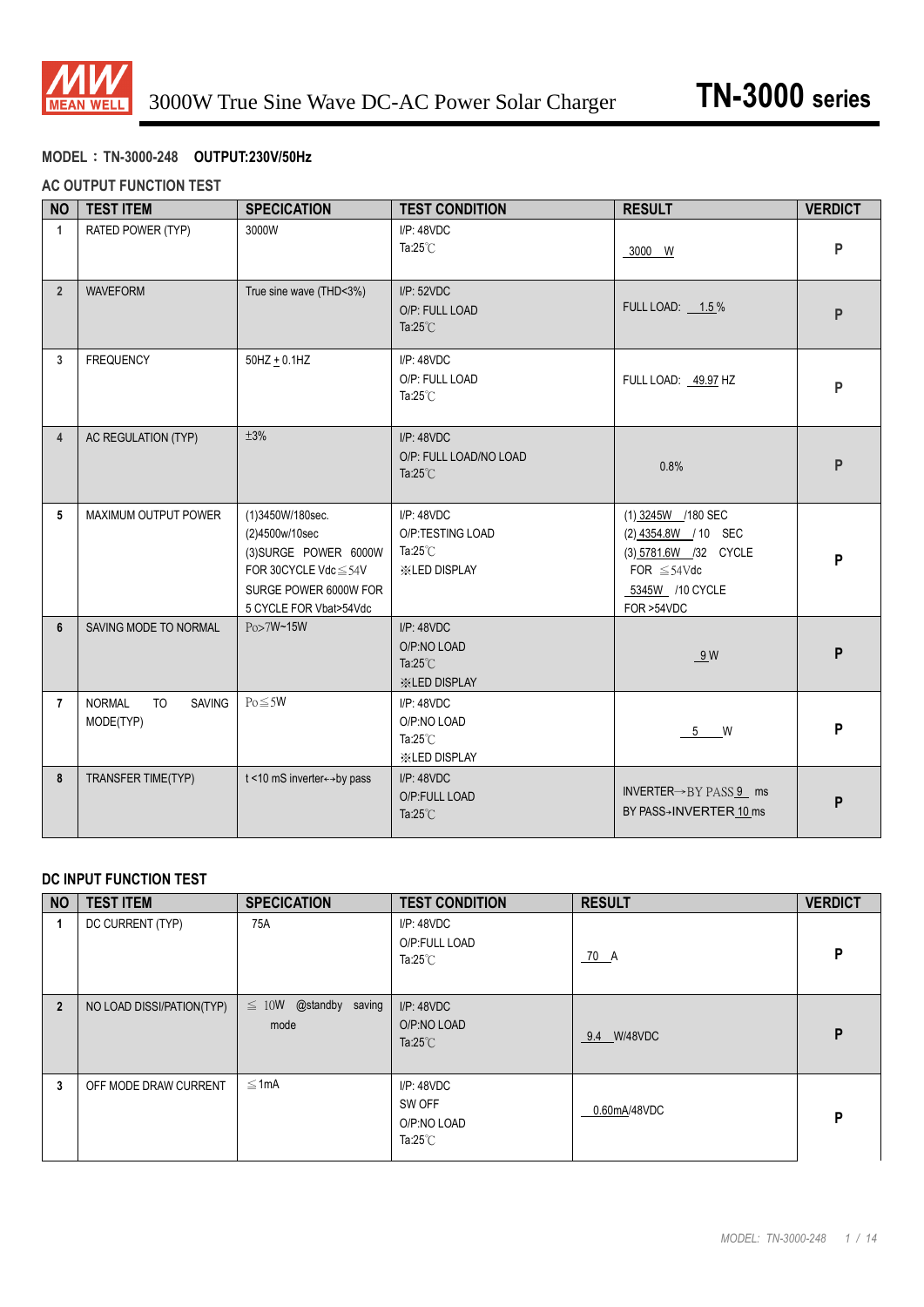

| 4 | <b>VOLTAGE RANGE (TYP)</b> | 42±2VDC~60±2VDC | I/P: TESTING<br>O/P:NO LOAD/FULL LOAD<br>Ta: $25^{\circ}$ C | 41.2VDC~58.3 VDC/NO LOAD<br>41.6VDC~58.2 VDC/FULL LOAD | D |
|---|----------------------------|-----------------|-------------------------------------------------------------|--------------------------------------------------------|---|
| 5 | EFFICIENCY(TYP)            | 92%             | I/P:52VDC<br>O/P: Po=2100W<br>Ta: $25^{\circ}$ C            | 92.3%                                                  |   |

#### **BATTERY INPUT PROTECTION FUNCTION TEST**

| <b>NO</b>      | <b>TEST ITEM</b>                        | <b>SPECICATION</b> | <b>TEST CONDITION</b>                                                       | <b>RESULT</b>                  | <b>VERDICT</b> |
|----------------|-----------------------------------------|--------------------|-----------------------------------------------------------------------------|--------------------------------|----------------|
| $\mathbf{1}$   | <b>BAT LOW ALARM</b><br>(INVERTER MODE) | $43V \sim 47VDC$   | I/P: TESTING<br>O/P:FULL LOAD<br>Ta: $25^{\circ}$ C<br><b>XXLED DISPLAY</b> | 44.5 V                         | P              |
| $\overline{2}$ | <b>BAT LOW SHUT DOWN</b>                | $40V \sim 44VDC$   | I/P: TESTING<br>O/P: FULL LOAD<br>Ta: $25^{\circ}$ C<br><b>ED DISPLAY</b>   | $41.6$ V<br>Shut down Recovery | P              |
| 3              | <b>BAT. RECOVERY</b><br><b>VOLTAGE</b>  | 54.8DC~58.8VDC     | I/P: TESTING<br>O/P:FULL LOAD<br>Ta: $25^{\circ}$ C                         | 56.9V                          | P              |
| 4              | TRANSFER TO AC BY<br><b>PASS</b>        | 42VDC~46VDC        | I/P: TESTING<br>O/P: FULL LOAD<br>Ta: $25^{\circ}$ C                        | 43.3V                          | P              |
| 5              | BY PASS TRANSFER TO<br><b>INVERTER</b>  | 55VDC~59VDC        | I/P: TESTING<br>O/P: FULL LOAD<br>Ta: $25^{\circ}$ C                        | 55.9V                          | P              |
| 6              | <b>OVER VOLTAGE</b>                     | 58VDC~62VDC        | I/P: TESTING<br>O/P:FULL LOAD<br>Ta: $25^{\circ}$ C                         | 58.2V                          | P              |

#### **AC OUTPUT PROTECTION FUNCTION TEST**

| <b>NO</b> | <b>TEST ITEM</b>        | <b>SPECICATION</b>                                    | <b>TEST CONDITION</b>                                                                          | <b>RESULT</b>                                                    | <b>VERDICT</b> |
|-----------|-------------------------|-------------------------------------------------------|------------------------------------------------------------------------------------------------|------------------------------------------------------------------|----------------|
|           | <b>OVER TEMPERATURE</b> | SPEC:<br>$TSW1: 75 + 5^{\circ}$ C O.T.P.<br>NO DAMAGE | I/P: 48VDC<br>O/P: FULL LOAD<br>SET:SAVING MODE<br>Ta:25 $°C$<br><b>ED DISPLAY</b>             | O.T.P. Active<br>Shut down o/p voltage<br>Re-power on to recover | D              |
|           | SHORT PROTECTION        | <b>SHORT EVERY OUTPUT</b><br>NO DAMAGE                | I/P:58VDC<br>O/P: FULL LOAD<br><b>TEST: 3 TIMES</b><br>Ta: $25^{\circ}$ C<br><b>ED DISPLAY</b> | NO DAMAGE<br>Shut down o/p voltage<br>Re-power on to recover     | D              |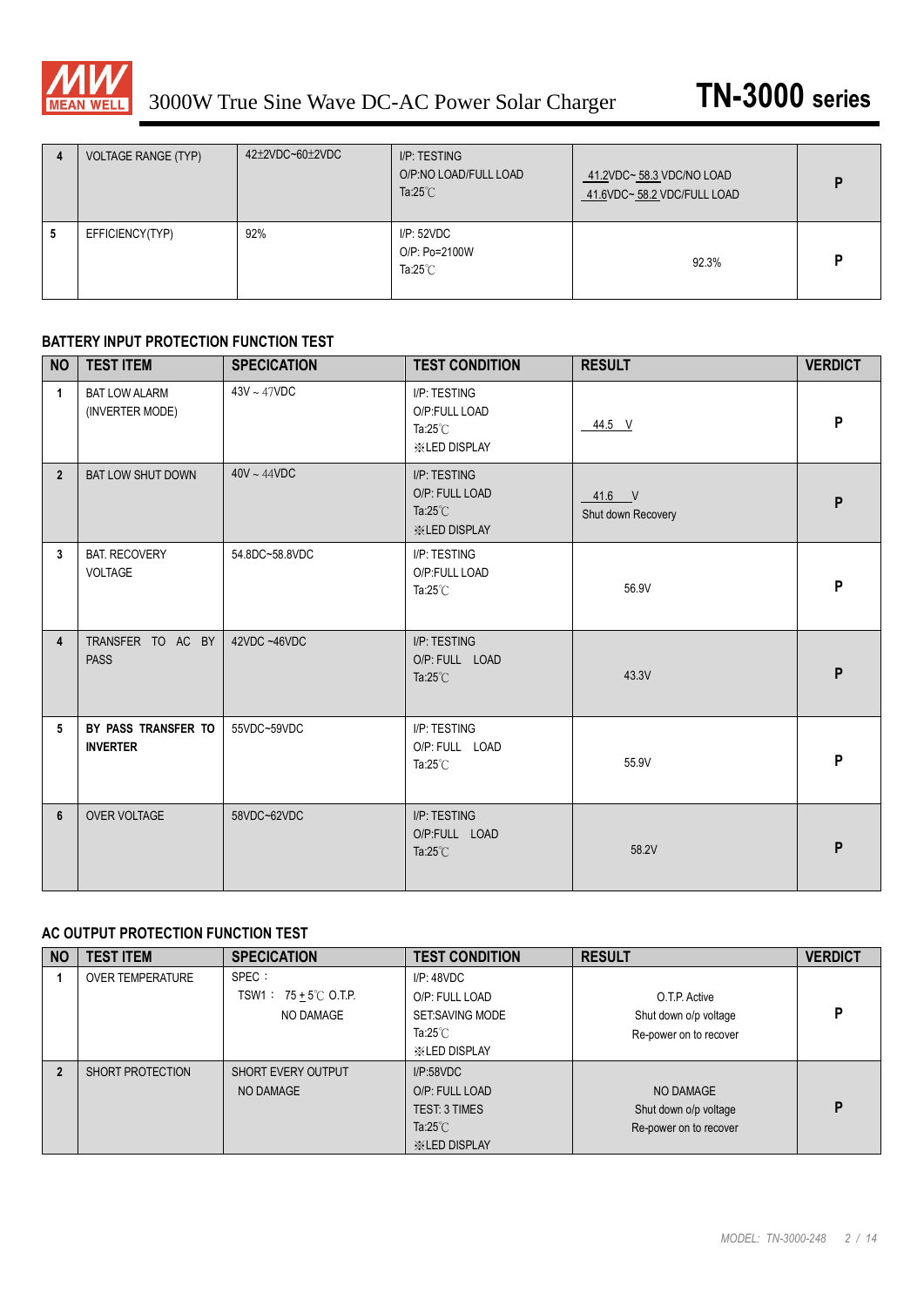

|  | OVER LOAD (INVERTER) | 105%~115%LOAD 180sec<br>115%~150%LOAD10 Sec<br>Shutdown Re-power ON | IP:48VDC<br>O/P: TESTING<br>Ta: $25^{\circ}$ C<br><b>XIED DISPLAY</b> | 48VDC: 108 %<br>180 <sub>sec</sub><br>140 % 10<br>sec<br>Shut down Re-power ON |  |
|--|----------------------|---------------------------------------------------------------------|-----------------------------------------------------------------------|--------------------------------------------------------------------------------|--|
|--|----------------------|---------------------------------------------------------------------|-----------------------------------------------------------------------|--------------------------------------------------------------------------------|--|

#### **FAN CONTROL FUNCTION TEST**

| <b>NO</b>      | <b>TEST ITEM</b>         | <b>SPECICATION</b>    | <b>TEST CONDITION</b>                                                      | <b>RESULT</b>         | <b>VERDICT</b> |
|----------------|--------------------------|-----------------------|----------------------------------------------------------------------------|-----------------------|----------------|
|                | <b>FAN SPEED CONTROL</b> | -----------------     | I/P: 48VDC<br>O/P: FULL LOAD<br>Ta: $25^{\circ}$ C                         | Fan Voltage= 10.5 V   | P              |
| $\overline{2}$ | <b>FAN LOCK</b>          | Shut down Re-power ON | I/P: 48VDC<br>O/P: FULL LOAD<br>Ta: $25^{\circ}$ C<br><b>XXLED DISPLAY</b> | Shut down Re-power ON | D              |

#### **AC CHARGER**

| <b>NO</b> | <b>TEST ITEM</b>      | <b>SPECICATION</b> | <b>TEST CONDITION</b>                                                     | <b>RESULT</b> | <b>VERDICT</b> |
|-----------|-----------------------|--------------------|---------------------------------------------------------------------------|---------------|----------------|
|           | <b>CHARGE CURRENT</b> | 6A±1A              | I/P: 230VAC<br>O/P:CV MODE=48V<br>ACLOAD: FULL LOAD<br>Ta: $25^{\circ}$ C | 6.13A         | P              |
|           | <b>CHARGE VOLTAGE</b> | 55VDC~59 VDC       | I/P: 230VAC<br>O/P:NO LOAD<br>ACLOAD:NO LOAD<br>Ta: $25^{\circ}$ C        | 55.9V         | D              |

#### **SOLAR CHARGER**

| <b>NO</b> | <b>TEST ITEM</b>                          | <b>SPECICATION</b> | <b>TEST CONDITION</b>                               | <b>RESULT</b> | <b>VERDICT</b> |
|-----------|-------------------------------------------|--------------------|-----------------------------------------------------|---------------|----------------|
|           | O/PEN<br><b>CIRCUIT</b><br>MAX<br>VOLTAGE | 75V /30A           | I/P: DC SOURCE<br>O/P:BATTERY<br>Ta: $25^{\circ}$ C | 75V 30 A      | P              |
|           | <b>CHARGE VOLTAGE</b>                     | 55VDC~59VDC        | I/P: DC SOURCE<br>O/P:BATTERY<br>Ta: $25^{\circ}$ C | 55.97V        | D              |

#### **APPLICATION TEST**

| <b>NO</b> | <b>TEST ITEM</b>                                  | <b>SPECICATION</b>          | <b>TEST CONDITION</b>                                                                    | <b>RESULT</b>                                          | <b>VERDICT</b> |
|-----------|---------------------------------------------------|-----------------------------|------------------------------------------------------------------------------------------|--------------------------------------------------------|----------------|
|           | <b>INDUCTION</b><br>MOTOR                         | 1HP                         | I/P: BATTERYVOLTAGE<br>O/P:1HP<br>Ta: $25^{\circ}$ C                                     | INVERTER TURN ON/OFF : OK<br>INDUCTION MOTOR ON/OFF:OK | D              |
|           | <b>SWITCHING</b><br><b>POWER</b><br><b>SUPPLY</b> | RSP-1500-48*2PIC(Pin=3000W) | I/P:BATTERYVOLTAGE(190H52)<br>O/P: RSP-1500-48*2PIC<br>(Pin=3000W)<br>Ta: $25^{\circ}$ C | INVERTER TURN ON/OFF : OK<br>INDUCTION MOTOR ON/OFF OK | D              |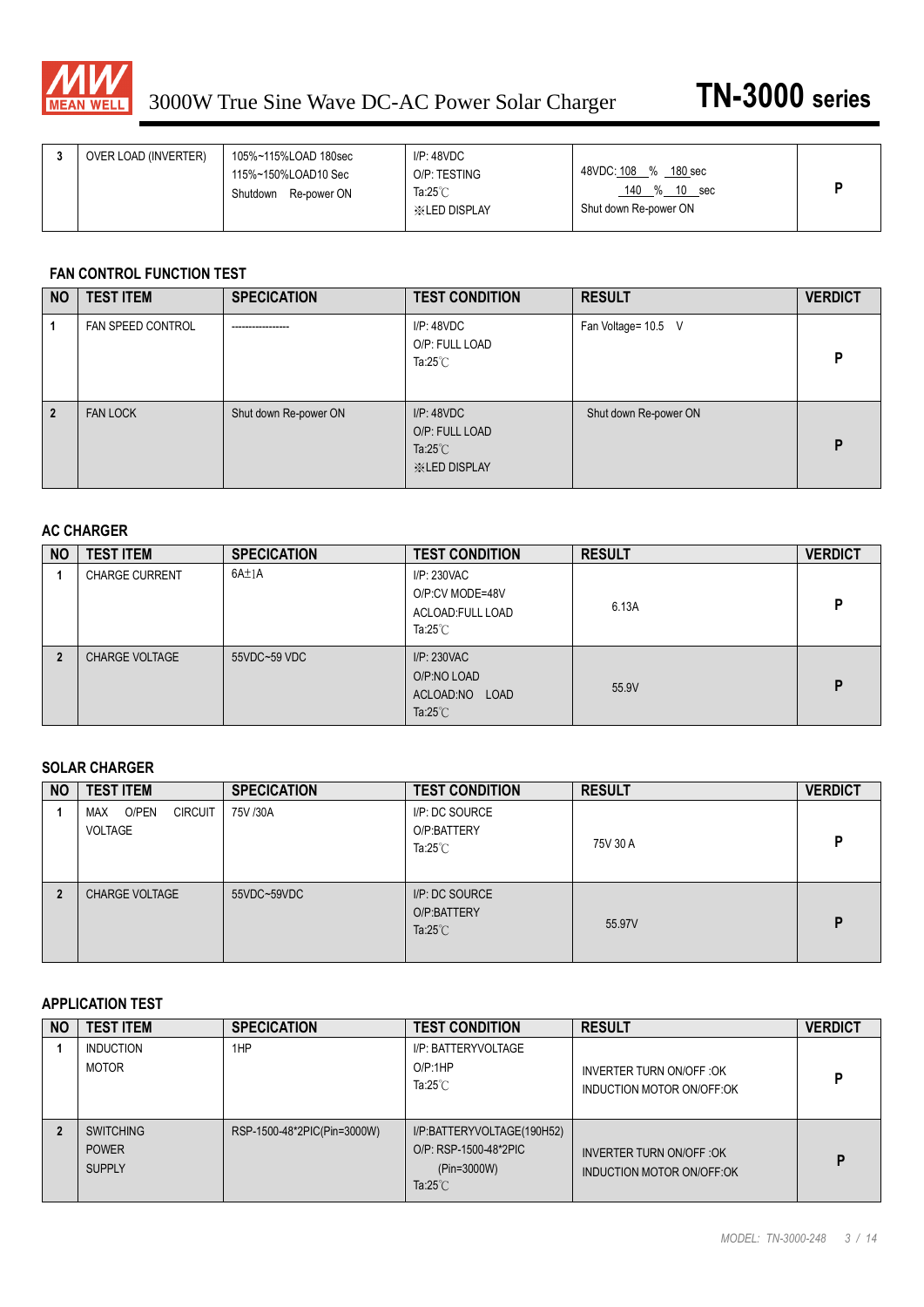

# **Load indicator test**

|                                | Load indicator test                      |                  |                |                                |                                           |                    |                |
|--------------------------------|------------------------------------------|------------------|----------------|--------------------------------|-------------------------------------------|--------------------|----------------|
| <b>LED</b><br><b>INDICATOR</b> | <b>LOAD RANGE</b>                        | <b>RESULT</b>    | <b>VERDICT</b> | <b>LED</b><br><b>INDICATOR</b> | <b>LOAD RANGE</b>                         | <b>RESULT</b>      | <b>VERDICT</b> |
| LOAD<br>100<br>$\Omega$        | $0W \sim 750W + 150W$                    | $\langle 707W$   | P              | LOAD<br>100<br>$\Omega$        | $1500W \pm 150W \sim$<br>$2250W \pm 150W$ | $1494W -$<br>2220W | P              |
| LOAD<br>100<br>⊐ ∩             | $750W \pm 150W \sim$<br>$1500W \pm 150W$ | $756W -$<br>1494 | P              | LOAD<br>100                    | $2250W \pm 150W \sim 3000W$               | $2220W -$<br>3000W | P              |

# **Battery capacity indicator test**

|                                 | Battery capacity indicator test                                |               |                |                                    |                                                            |               |                |  |
|---------------------------------|----------------------------------------------------------------|---------------|----------------|------------------------------------|------------------------------------------------------------|---------------|----------------|--|
|                                 | Inverter mode                                                  |               |                |                                    | By-pass mode                                               |               |                |  |
| <b>LED</b><br><b>INDICATOR</b>  | <b>VOLTAGE RANGE</b>                                           | <b>RESULT</b> | <b>VERDICT</b> | <b>LED</b><br><b>INDICATOR</b>     | <b>VOLTAGE RANGE</b>                                       | <b>RESULT</b> | <b>VERDICT</b> |  |
| <b>BATTERY</b><br>100<br>$\cap$ | $42.8V \sim 46.8V$<br>$2$ LEDs $\rightarrow$ 1 LED<br>(44.8V)  | 44.84V        | P              | <b>BATTERY</b><br>100<br>$\cap$    | <48V<br>(50V)                                              | 49.8V         | P              |  |
| <b>BATTERY</b><br>100<br>$\cap$ | $45.2V \sim 49.2V$<br>$3$ LEDs $\rightarrow$ 2 LEDs<br>(47.2V) | 46.9V         | P              | <b>BATTERY</b><br>$\Omega$         | $48.4V - 52.4V$<br>1 LED $\rightarrow$ 2 LEDs<br>(50.4V)   | 50.98V        | $\mathbf{P}$   |  |
| <b>BATTERY</b><br>100           | $45.6V - 49.6V$<br>$4$ LEDs $\rightarrow$ 3 LEDs<br>(47.6V)    | 47.2V         | P              | <b>BATTERY</b><br>$=100$<br>$\cap$ | $50.8V - 54.8V$<br>$2$ LEDs $\rightarrow$ 3 LED<br>(52.8V) | 53.2V         | $\mathbf{P}$   |  |
| <b>BATTERY</b><br>100           | > 50.8V<br>(48.8V)                                             | 48.36V        | P              | <b>BATTERY</b><br>$\Omega$         | 54.6V~57.6V<br>$3$ LEDs $\rightarrow$ 4 LEDs<br>(55.6V)    | 56.1V         | $\mathbf{P}$   |  |

# **Battery low alarm test**

| Battery low alarm test           |                 |                            |                |            |                |
|----------------------------------|-----------------|----------------------------|----------------|------------|----------------|
| <b>O/PERATING MODE</b>           | <b>VOLTAGE</b>  | <b>LED INDICATOR</b>       | <b>VOLTAGE</b> | <b>LED</b> | <b>VERDICT</b> |
|                                  | RANGE           |                            | <b>RANGE</b>   |            |                |
| Inverter mode                    | $43V \sim 47V$  | Bat Low<br>Buzzer sounds   | 44 V           | ΟK         | D              |
| By-pass mode<br>&<br>Saving mode | $48.4V - 52.4V$ | $\bigtriangledown$ Bat Low | 49.2V          | OK         | P              |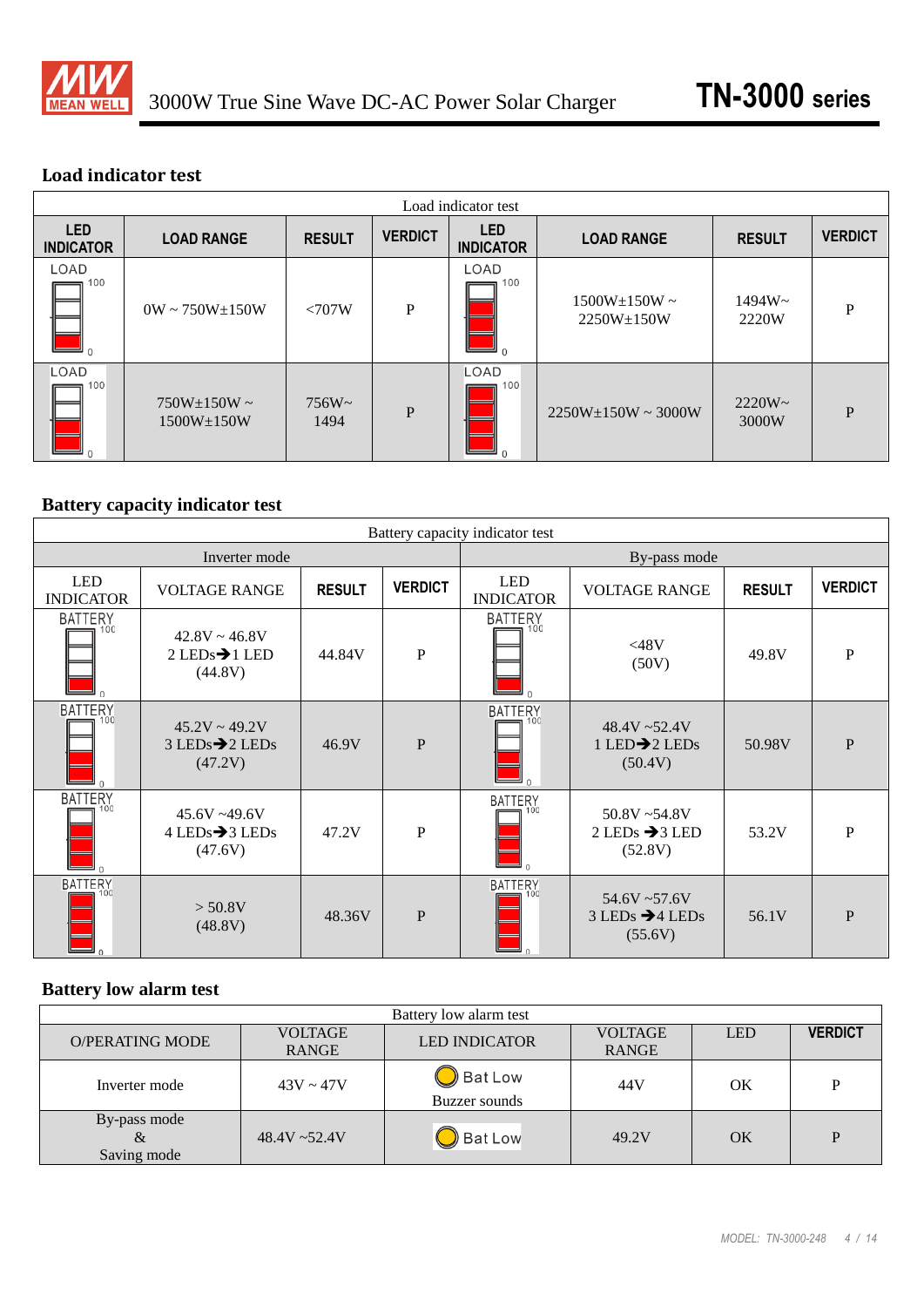

### **Solar charger test**

| Solar charger test |                      |                                |                                                                                                                     |                      |                |  |
|--------------------|----------------------|--------------------------------|---------------------------------------------------------------------------------------------------------------------|----------------------|----------------|--|
| <b>STATUS</b>      | <b>VOLTAGE RANGE</b> | <b>LED</b><br><b>INDICATOR</b> | <b>NOTE</b>                                                                                                         | <b>VOLTAGE RANGE</b> | <b>VERDICT</b> |  |
| <b>ON</b>          | $50.8V \sim 54.8V$   | SOLAR                          | Solar charging current $> 3.5A$ ;<br><b>LED ON</b><br>Solar charging current $\langle 1A \rangle$<br><b>LED OFF</b> | 51.9V                | Þ              |  |
| <b>OFF</b>         | $55V - 59V$          | <b>SOLAR</b>                   | <b>LED OFF</b>                                                                                                      | 55.97V               | D              |  |

# **Saving mode test**

| NOTE : Both of load $&$ battery indictors should be off under saving mode |                |        |    |   |  |
|---------------------------------------------------------------------------|----------------|--------|----|---|--|
| Saving mode test                                                          |                |        |    |   |  |
| <b>O/PERATING MODE</b>                                                    | <b>VERDICT</b> |        |    |   |  |
| Saving mode $\rightarrow$ Normal mode                                     | 7W < Po < 15W  | Saving | 9W | D |  |
| Normal mode $\rightarrow$ Saving mode                                     | Po < 10W       | Saving | 7W | D |  |

# **POWER ON AND MODE SETTING CODES:**

# 1.O/Peration Mode Selection

| O/PERATION MODE           | LED INDICATORS                                      | <b>VERDICT</b> |
|---------------------------|-----------------------------------------------------|----------------|
| <b>Energy Saving mode</b> | YELLOW <b>*</b><br>GREEN $\star$                    |                |
| UPS mode                  | $RED$ $\bigcirc$<br>YELLOW <b>*</b><br><b>GREEN</b> |                |

↓After pushing button 3 seconds and beeping

# 2.Voltage And Frequency Mode Selection

|                | <b>100V</b>    | <b>110V</b>  | 115V                | <b>240V</b>  |
|----------------|----------------|--------------|---------------------|--------------|
|                | (200V)         | (220V)       | (230V)              | (240V)       |
| 50Hz           | RED $\bullet$  |              | <b>RED</b>          | <b>RED</b>   |
|                | YELLOW C       | YELLOW C     | YELLOW <sub>•</sub> | YELLOW •     |
|                | <b>GREEN</b> O | <b>GREEN</b> | <b>GREEN</b> O      | <b>GREEN</b> |
| <b>VERDICT</b> |                |              | P                   |              |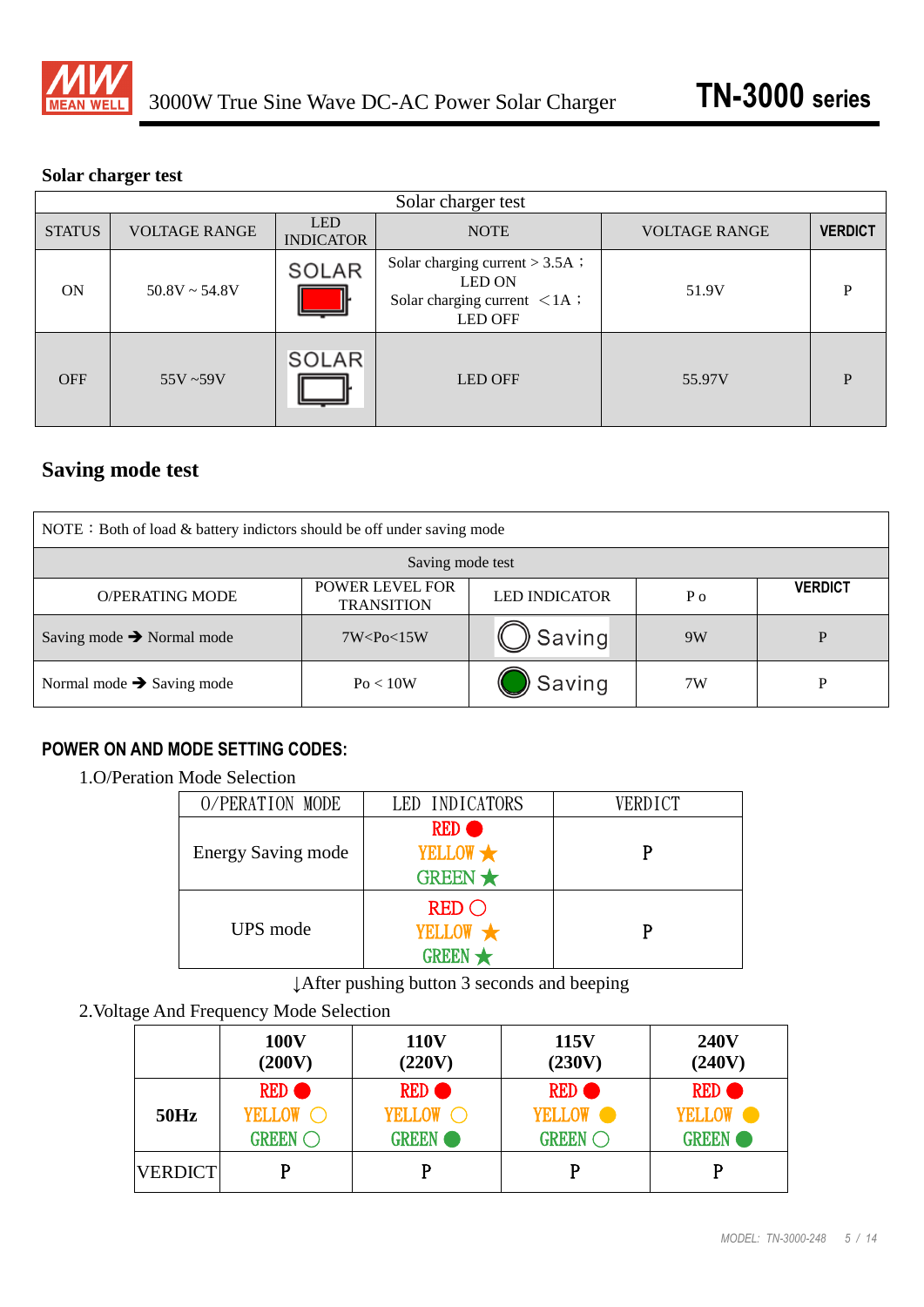

| 60Hz           | $RED \star$             | $RED \star$  | $RED \star$             | $RED \star$  |
|----------------|-------------------------|--------------|-------------------------|--------------|
|                | YELLOW O                | YELLOW O     | YELLOW •                |              |
|                | <b>GREEN</b> $\bigcirc$ | <b>GREEN</b> | <b>GREEN</b> $\bigcirc$ | <b>GREEN</b> |
| <b>VERDICT</b> |                         |              |                         | D            |

↓After pushing button 3 seconds and beeping

# 3.Saving Mode Selection

| Saving mode     | <b>LED INDICATOR</b>                              | <b>VERDICT</b> |
|-----------------|---------------------------------------------------|----------------|
| <b>ENABLED</b>  | $RED \star$<br>YELLOW <b>*</b><br><b>GREEN</b>    |                |
| <b>DISABLED</b> | $RED \star$<br>YELLOW *<br><b>GREEN</b> $\subset$ |                |

### **ERROR CODE LED INDICATOR**

| Error code                     |                                  |                |                                |                                                               |                |                                |                                            |                |
|--------------------------------|----------------------------------|----------------|--------------------------------|---------------------------------------------------------------|----------------|--------------------------------|--------------------------------------------|----------------|
| <b>LED</b><br><b>INDICATOR</b> | <b>FAILURE</b><br><b>MESSAGE</b> | <b>VERDICT</b> | <b>LED</b><br><b>INDICATOR</b> | <b>FAILURE</b><br><b>MESSAGE</b>                              | <b>VERDICT</b> | <b>LED</b><br><b>INDICATOR</b> | <b>FAILURE</b><br><b>MESSAGE</b>           | <b>VERDICT</b> |
| LOAD                           | 105% OLP                         | $\, {\bf P}$   | LOAD                           | 115% OLP                                                      | $\, {\bf P}$   | LOAD                           | 150% OLP                                   | $\, {\bf P}$   |
| LOAD                           | <b>OTP</b>                       | $\mathbf{P}$   | LOAD                           | Inverter<br><b>OVP</b><br><b>Or</b><br>Inverter<br><b>UVP</b> | $\mathbf{P}$   | LOAD                           | AC output<br>fail<br>$(O/P \text{ short})$ | $\mathbf{P}$   |
| LOAD                           | <b>Battery</b> low<br>shutdown   | $\mathbf{P}$   | LOAD                           | Battery bad<br><b>or</b><br><b>Battery</b><br>notch           | $\mathbf{P}$   | LOAD                           | <b>FAN-LOCK</b>                            | $\, {\bf P}$   |
| LOAD                           | Remote-off                       | $\mathbf{P}$   |                                |                                                               |                |                                |                                            |                |

### VOLTAGE RANGE OF AC UTILITY FOR O/PERATION MODE TRANSITION:

| $AC$ input high / low line limit |                                     |                                   |               |                |  |  |
|----------------------------------|-------------------------------------|-----------------------------------|---------------|----------------|--|--|
| AC MAINS                         | <b>VOLTAGE LIMIT</b>                | <b>VOLTAGE RANGE</b>              | <b>RESULT</b> | <b>VERDICT</b> |  |  |
| <b>230V</b>                      | High limit (To INV mode)            | $\text{Vac} > 268 \pm 8 \text{V}$ | 265V          | D              |  |  |
|                                  | Recovery to high (To AC mode)       | $Vac < 258 \pm 8V$                | 254V          |                |  |  |
|                                  | Low limit (To INV mode)             | $Vac < 188 \pm 8V$                | 187V          | P              |  |  |
|                                  | <b>Recovery to low (To AC mode)</b> | $Vac > 195 \pm 8V$                | 199V          |                |  |  |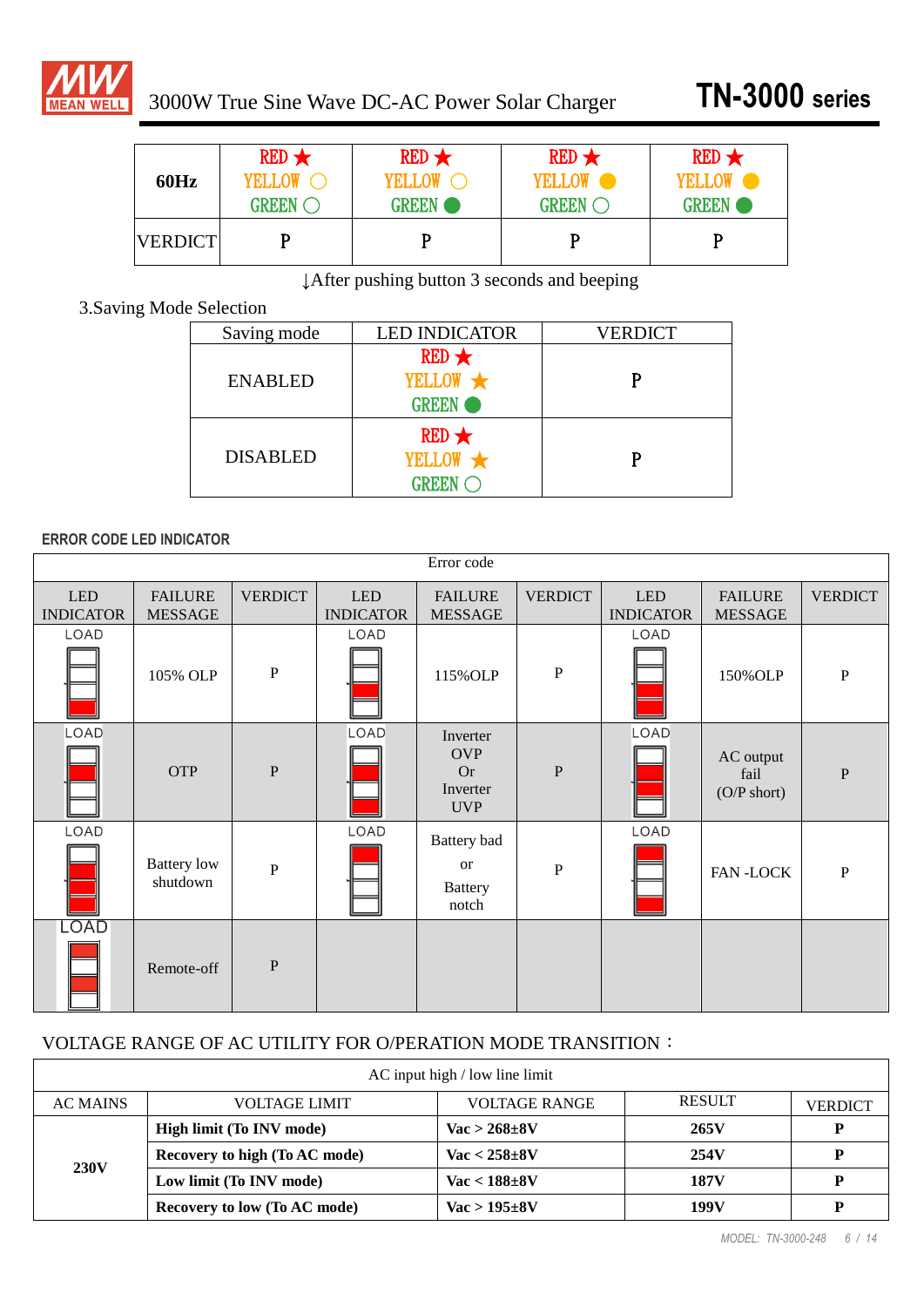

# UPS MODE VERIFICATION



| TIME<br><b>SEQUENCE</b> | TEST CONDITIONS                                                                                                                                                      | LED INDICATOR STATUS                                                                                                   |                                                                                                           | <b>VERDICT</b> |
|-------------------------|----------------------------------------------------------------------------------------------------------------------------------------------------------------------|------------------------------------------------------------------------------------------------------------------------|-----------------------------------------------------------------------------------------------------------|----------------|
| t1                      | $1 \cdot AC$ utility in<br>110V/220V<br>2 · Battery voltage $\rightarrow$<br>12V/24V/48V<br>$3 \cdot$ Solar charging current $5 \cdot$ BY PASS<br>$\rightarrow$ 3.5A | $\rightarrow$   1 \ AC IN<br><b>AC CHARGER</b><br>$2 \cdot$<br>3 SOLAR CHARGER<br>$4 \cdot$ INVERTER                   | $1 \cdot \blacksquare$<br>$2 \cdot \blacksquare$<br>$3 \cdot$<br>$4 \cdot \Box$<br>$5 \cdot \blacksquare$ | $\mathbf{P}$   |
| t2                      | 1 \ AC utility in $\rightarrow$<br>110V/220V<br>2 • Battery voltage $\rightarrow$<br>14.5V/29V/58V<br>$3 \cdot$ Solar charging current $\rightarrow$<br>3.5A         | $1 \cdot AC \text{ IN}$<br>$2 \cdot AC$ CHARGER<br><b>3 · SOLAR CHARGER</b><br>$4 \cdot INVERTER$<br>$5 \cdot BY$ PASS | $1 \cdot \blacksquare$<br>$2 \cdot \Box$<br>$3 \cdot \Box$<br>$4 \cdot \Box$<br>$5 \cdot$                 | $\mathbf{P}$   |
| t3                      | in $\rightarrow$<br>utility<br>$\cdot$ AC<br>110V/220V<br>Battery voltage<br>→<br>2<br>$\blacktriangledown$                                                          | $1 \cdot AC \text{ IN}$<br>2 · AC CHARGER                                                                              | $1 \cdot 1$<br>$2 \cdot$                                                                                  | $\mathbf{P}$   |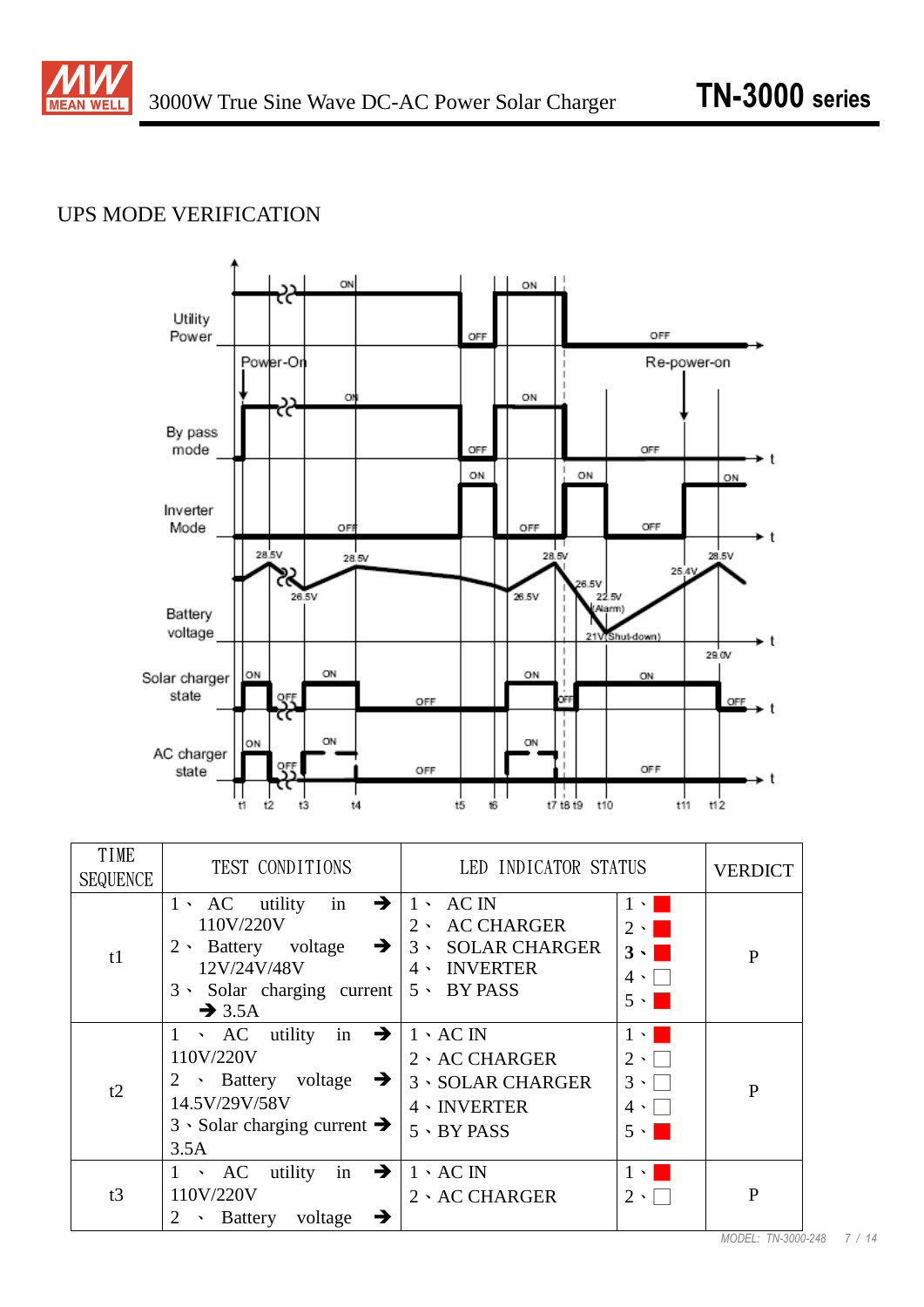

|                | 13V/26V/52V                                       | <b>3 · SOLAR CHARGER</b>     | $3 \cdot  $            |              |
|----------------|---------------------------------------------------|------------------------------|------------------------|--------------|
|                | $3 \cdot$ Solar charging current $\rightarrow$    | $4 \cdot INVERTER$           | $4 \cdot  $            |              |
|                | 3.5A                                              | $5 \cdot BY$ PASS            | $5 \cdot \blacksquare$ |              |
|                | $1 \rightarrow AC$ utility<br>in<br>$\rightarrow$ | $1 \cdot AC \text{ IN}$      | $1 \cdot \blacksquare$ |              |
|                | 110V/220V                                         | 2、AC CHARGER                 | $2 \cdot  $            |              |
| t3'            | 2 · Battery voltage<br>$\rightarrow$              | <b>3 · SOLAR CHARGER</b>     | $3 \cdot \Box$         | $\mathbf{P}$ |
|                | 13V/26V/52V                                       | $4 \cdot INVERTER$           | $4 \cdot$              |              |
|                | $3 \cdot$ Solar charging current $\rightarrow$    | $5 \cdot BY$ PASS            | $5 \cdot$              |              |
|                | 0A                                                |                              |                        |              |
|                | 1 \ AC utility disconnected                       | $1 \cdot AC \text{ IN}$      | $1 \cdot$              |              |
|                | 2 • Battery voltage $\rightarrow$                 | 2、AC CHARGER                 | $2 \cdot \Box$         |              |
| t <sub>5</sub> | 14.5V/29V/58V                                     | <b>3 · SOLAR CHARGER</b>     | $3 \cdot \Box$         | $\mathbf{P}$ |
|                | $3 \cdot$ Solar charging current $\rightarrow$    | $4 \cdot INVERTER$           | $4 \cdot  $            |              |
|                | 3.5A                                              | $5 \cdot BY$ PASS            | $5 \cdot$              |              |
|                | $1 \cdot AC$ utility<br>$\rightarrow$<br>in       | $1 \cdot AC \text{ IN}$      | $1 \cdot  $            |              |
|                | 110V/220V                                         | 2 · AC CHARGER               | $2 \cdot  $            |              |
| t6             | 2 • Battery voltage $\rightarrow$                 | <b>3 · SOLAR CHARGER</b>     | $3 \cdot \Box$         | ${\bf P}$    |
|                | 14.5V/29V/58V                                     | $4 \cdot INVERTER$           | $4 \cdot \Box$         |              |
|                | $3 \cdot$ Solar charging current $\rightarrow$    | $5 \cdot BY$ PASS            | $5 \cdot \blacksquare$ |              |
|                | 3.5A                                              |                              |                        |              |
|                | 1 \ AC utility disconnected                       | $1 \cdot AC \text{ IN}$      | $1 \cdot$              |              |
|                | 2 · Battery voltage<br>$\rightarrow$              | $2 \cdot AC$ CHARGER         | $2 \cdot \Box$         |              |
| t9             | 13V/26V/52V                                       | <b>3 · SOLAR CHARGER</b>     | $3 \cdot \blacksquare$ | ${\bf P}$    |
|                | $3 \cdot$ Solar charging current $\rightarrow$    | $4 \cdot INVERTER$           | $4 \cdot  $            |              |
|                | 3.5A                                              | 5 · BY PASS                  | $5 \cdot$              |              |
|                | 1 \ AC utility disconnected                       | $1 \cdot AC \text{ IN}$      | $1 \cdot \Box$         |              |
|                | 2 · Battery voltage $\rightarrow$                 | 2 、 AC CHARGER               | $2 \cdot$              |              |
| t10            | 10.5V/21V/42V                                     | <b>3 · SOLAR CHARGER</b>     | $3 \cdot$              | P            |
|                | $3 \cdot$ Solar charging current $\rightarrow$    | $4 \cdot INVERTER$           | $4 \cdot$              |              |
|                | 3.5A                                              | $5 \cdot BY$ PASS            | $5 \cdot \Box$         |              |
|                |                                                   | <b>OInverter shuts down</b>  | error0111              |              |
|                | $1 \cdot AC$ utility disconnected                 | $1 \cdot AC \text{ IN}$      | $1 \cdot$              |              |
|                | 2 · Battery voltage<br>$\rightarrow$              | 2、AC CHARGER                 | $2 \cdot \Box$         |              |
|                | 13V/26V/52V                                       | <b>3 · SOLAR CHARGER</b>     | $3 \cdot$              |              |
| t11            | 3 Solar charging current $\rightarrow$            | $4 \cdot INVERTER$           | $4 \cdot  $            | $\mathbf{P}$ |
|                | 3.5A                                              | $5 \cdot BY$ PASS            | $5 \cdot \Box$         |              |
|                |                                                   | <b>O</b> Inverter<br>resumes |                        |              |
|                |                                                   | normal O/Peration            |                        |              |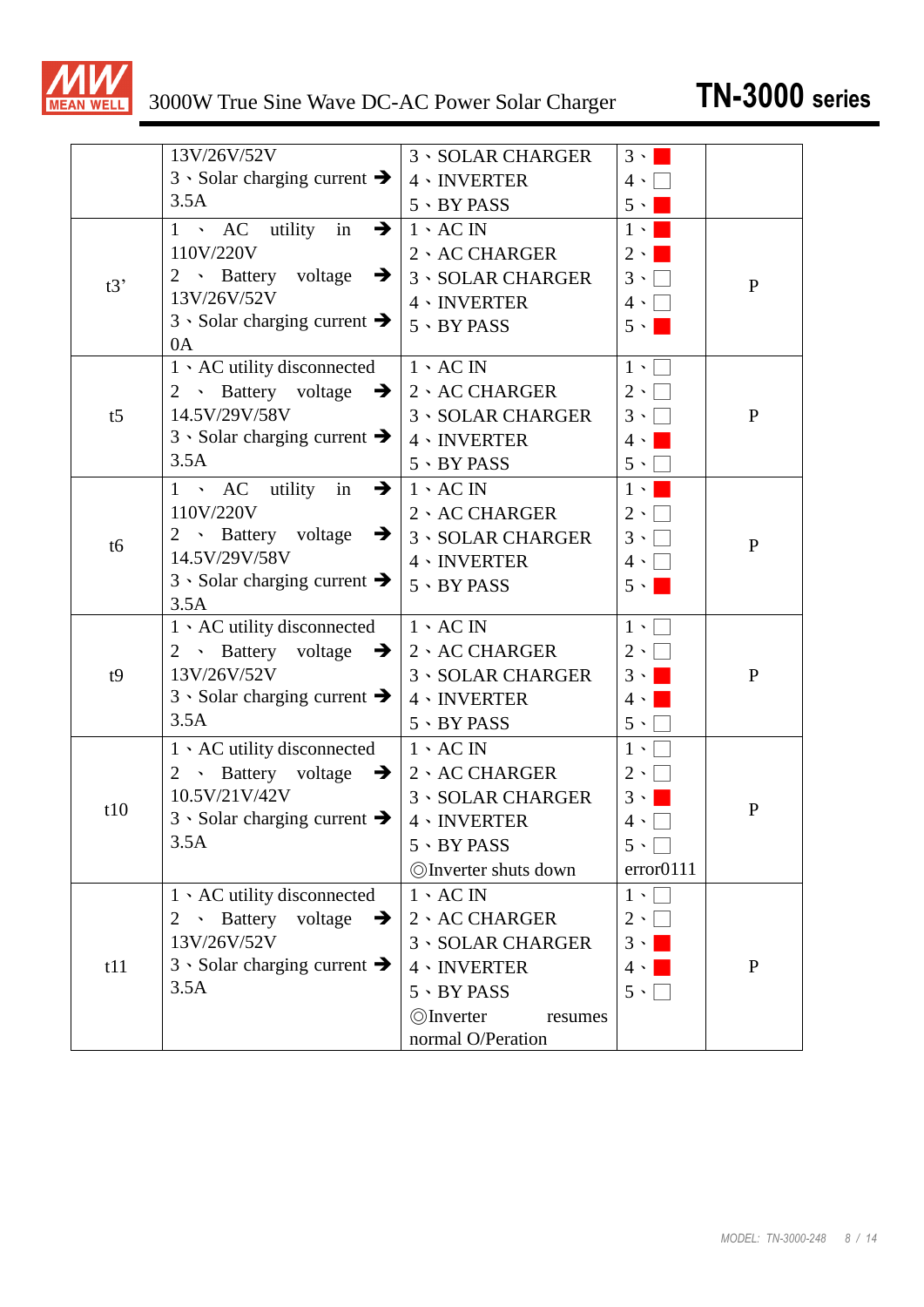

### ESM MODE VERIFICATION



| TIME<br><b>SEQUENCE</b> | TEST CONDITIONS                                                                                                                                                                | LED INDICATOR STATUS                                                                                           |                                                                                                              | <b>VERDICT</b> |
|-------------------------|--------------------------------------------------------------------------------------------------------------------------------------------------------------------------------|----------------------------------------------------------------------------------------------------------------|--------------------------------------------------------------------------------------------------------------|----------------|
| t1                      | utility<br>in $\rightarrow$<br>$\cdot$ AC<br>110V/220V<br>voltage<br>$\cdot$ Battery<br>$\rightarrow$<br>12V/24V/48V<br>$3 \cdot$ Solar charging current $\rightarrow$<br>3.5A | $1 \cdot AC \text{ IN}$<br>2、AC CHARGER<br><b>3 · SOLAR CHARGER</b><br>$4 \cdot INVERTER$<br>$5 \cdot BY$ PASS | $1 \cdot \blacksquare$<br>$2 \cdot \blacksquare$<br>$3 \cdot \blacksquare$<br>$4 \cdot \square$<br>$5 \cdot$ | $\mathbf{P}$   |
| t2                      | utility<br>in $\rightarrow$<br>$\cdot$ AC<br>110V/220V<br>voltage<br>$\rightarrow$<br>$\sim$ Battery<br>2<br>14.5V/29V/58V<br>$3 \cdot$ Solar charging current $\rightarrow$   | $1 \cdot AC \text{ IN}$<br>$2 \cdot AC$ CHARGER<br><b>3 · SOLAR CHARGER</b><br>$4 \cdot INVERTER$              | $1 \cdot \square$<br>$2 \cdot \Box$<br>$3 \cdot \Box$<br>$4 \cdot \square$                                   | $\mathbf{P}$   |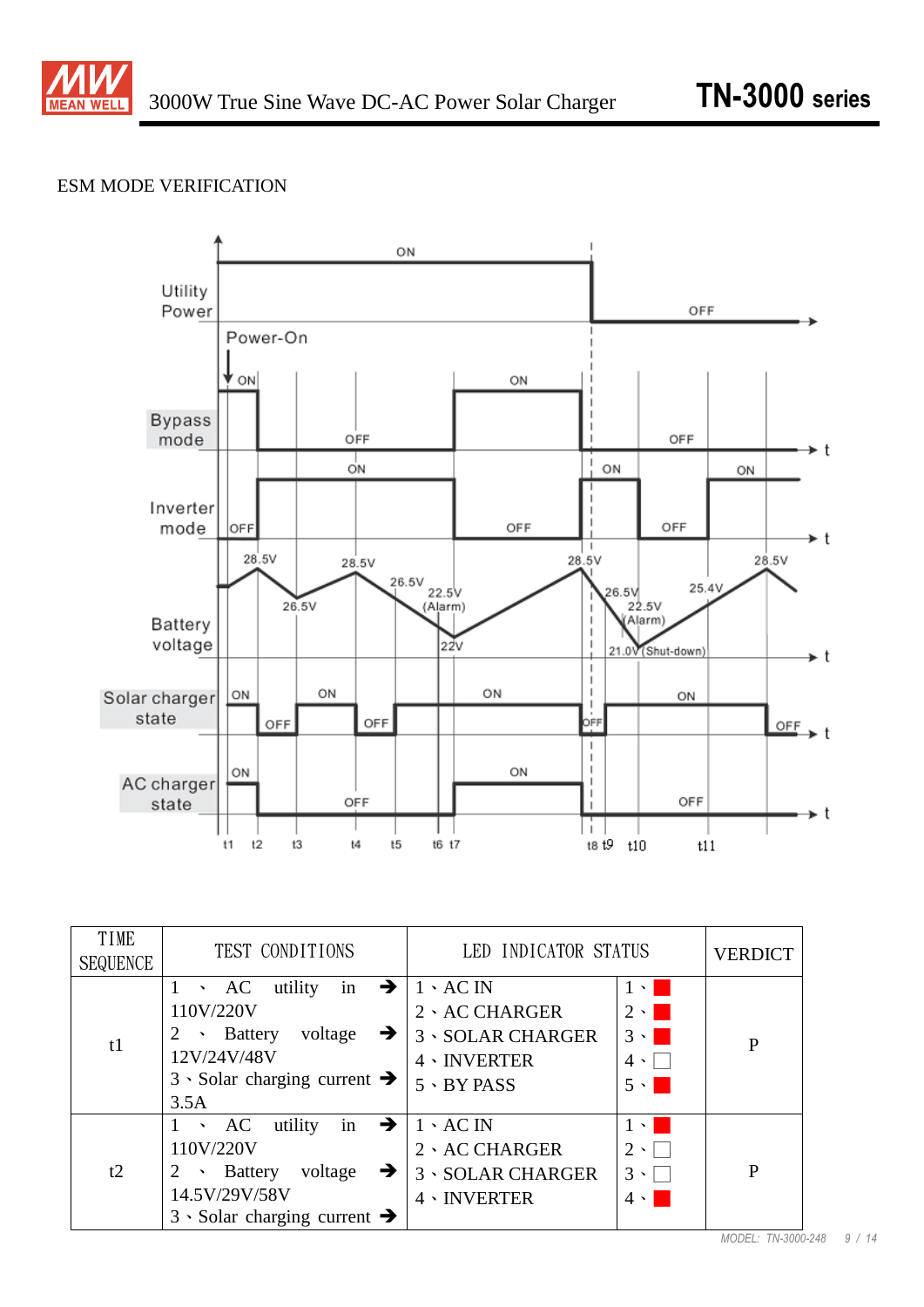

|     | 3.5A                                                           | $5 \cdot BY$ PASS        | $5 \cdot$              |              |
|-----|----------------------------------------------------------------|--------------------------|------------------------|--------------|
|     | 1 > AC utility in<br>$\rightarrow$                             | $1 \cdot AC \text{ IN}$  | $1 \cdot 1$            |              |
|     | 110V/220V                                                      | 2、AC CHARGER             | $2 \cdot \Box$         |              |
| t3  | 2 · Battery voltage<br>$\rightarrow$                           | <b>3 · SOLAR CHARGER</b> | $3 \cdot$              | $\mathbf{P}$ |
|     | 13V/26V/52V                                                    | 4、INVERTER               | $4 \cdot$              |              |
|     | $3 \cdot$ Solar charging current $\rightarrow$                 | $5 \cdot BY$ PASS        | $5 \cdot \Box$         |              |
|     | 3.5A                                                           |                          |                        |              |
|     | $1 \cdot AC$ utility in<br>$\rightarrow$                       | $1 \cdot AC \text{ IN}$  | $1 \cdot \blacksquare$ |              |
|     | 110V/220V                                                      | 2、AC CHARGER             | $2 \cdot \Box$         |              |
| t4  | 2 • Battery voltage $\rightarrow$                              | <b>3 · SOLAR CHARGER</b> | $3 \cdot \Box$         | $\mathbf{P}$ |
|     | 14.5V/29V/58V                                                  | 4、INVERTER               | $4 \cdot \blacksquare$ |              |
|     | $3 \cdot$ Solar charging current $\rightarrow$                 | $5 \cdot BY$ PASS        | $5 \cdot \Box$         |              |
|     | 0A                                                             |                          |                        |              |
|     | No AC utility in<br>$1 \quad$<br>$\rightarrow$<br>110V/220V    | $1 \cdot AC$ IN          | $1 \cdot \square$      |              |
|     | 2 • Battery voltage<br>$\rightarrow$                           | 2、AC CHARGER             | $2 \cdot \Box$         |              |
| t7  | 11V/22V/44V                                                    | <b>3 · SOLAR CHARGER</b> | $3 \cdot \blacksquare$ | $\mathbf P$  |
|     | $3 \cdot$ Solar charging current $\rightarrow$                 | 4、INVERTER               | $4 \cdot \Box$         |              |
|     | 3.5A                                                           | $5 \cdot BY$ PASS        | $5 \cdot$              |              |
|     | $1 \cdot AC$ utility disconnected                              | $1 \cdot AC$ IN          | $1 \cdot \Box$         |              |
|     | 2 • Battery voltage $\rightarrow$                              | 2、AC CHARGER             | $2 \cdot 1$            |              |
| t8  | 14.5V/29V/58V                                                  | <b>3 · SOLAR CHARGER</b> | $3 \cdot \Box$         | $\mathbf{P}$ |
|     | $3 \cdot$ Solar charging current $\rightarrow$                 | 4、INVERTER               | $4 \cdot  $            |              |
|     | 3.5A                                                           | $5 \cdot BY$ PASS        | $5 \cdot \Box$         |              |
|     | $1 \cdot AC$ utility disconnected                              | $1 \cdot AC \text{ IN}$  | $1 \cdot$              |              |
|     | 2 • Battery voltage $\rightarrow$                              | $2 \cdot AC$ CHARGER     | $2 \cdot  $            |              |
| t9  | 12V/24V/48V                                                    | <b>3 · SOLAR CHARGER</b> | $3 \cdot 1$            | $\mathbf{P}$ |
|     | $3 \cdot$ Solar charging current $\rightarrow$                 | 4、INVERTER               | $4 \cdot$              |              |
|     | 3.5A                                                           | $5 \cdot BY$ PASS        | $5 \cdot$              |              |
|     | $1 \cdot AC$ utility disconnected                              | $1 \cdot AC$ IN          | $1 \cdot \Box$         |              |
|     | · Battery voltage<br>$\rightarrow$<br>$\mathbf{2}^{\prime}$    | 2 \ AC CHARGER           | $2 \cdot \Box$         |              |
|     | 10.5V/21V/42V                                                  | <b>3 · SOLAR CHARGER</b> | $3 \cdot \blacksquare$ |              |
| t10 | $3 \cdot$ Solar charging current $\rightarrow$                 | 4、INVERTER               | $4 \cdot  $            | $\mathbf{P}$ |
|     | 3.5A                                                           | $5.9$ BY PASS            | $5 \cdot$              |              |
|     |                                                                | ©Inverter shuts down.    | error0111              |              |
|     | 1 \ AC utility disconnected                                    | $1 \cdot AC \text{ IN}$  | $1 \cdot \Box$         |              |
|     | Battery<br>voltage<br>$\mathbf{v}^{\pm}$<br>$\rightarrow$<br>2 | 2 \ AC CHARGER           | $2 \cdot \Box$         |              |
|     | 13V/26V/52V                                                    | <b>3 · SOLAR CHARGER</b> | $3 \cdot \blacksquare$ |              |
| t11 | $3 \cdot$ Solar charging current $\rightarrow$                 | 4、INVERTER               | $4 \cdot \blacksquare$ | $\mathbf{P}$ |
|     | 3.5A                                                           | $5 \cdot BY$ PASS        | $5 \cdot \Box$         |              |
|     |                                                                |                          |                        |              |
|     |                                                                | ©Inverter re-powers on   |                        |              |
|     |                                                                | to recover               |                        |              |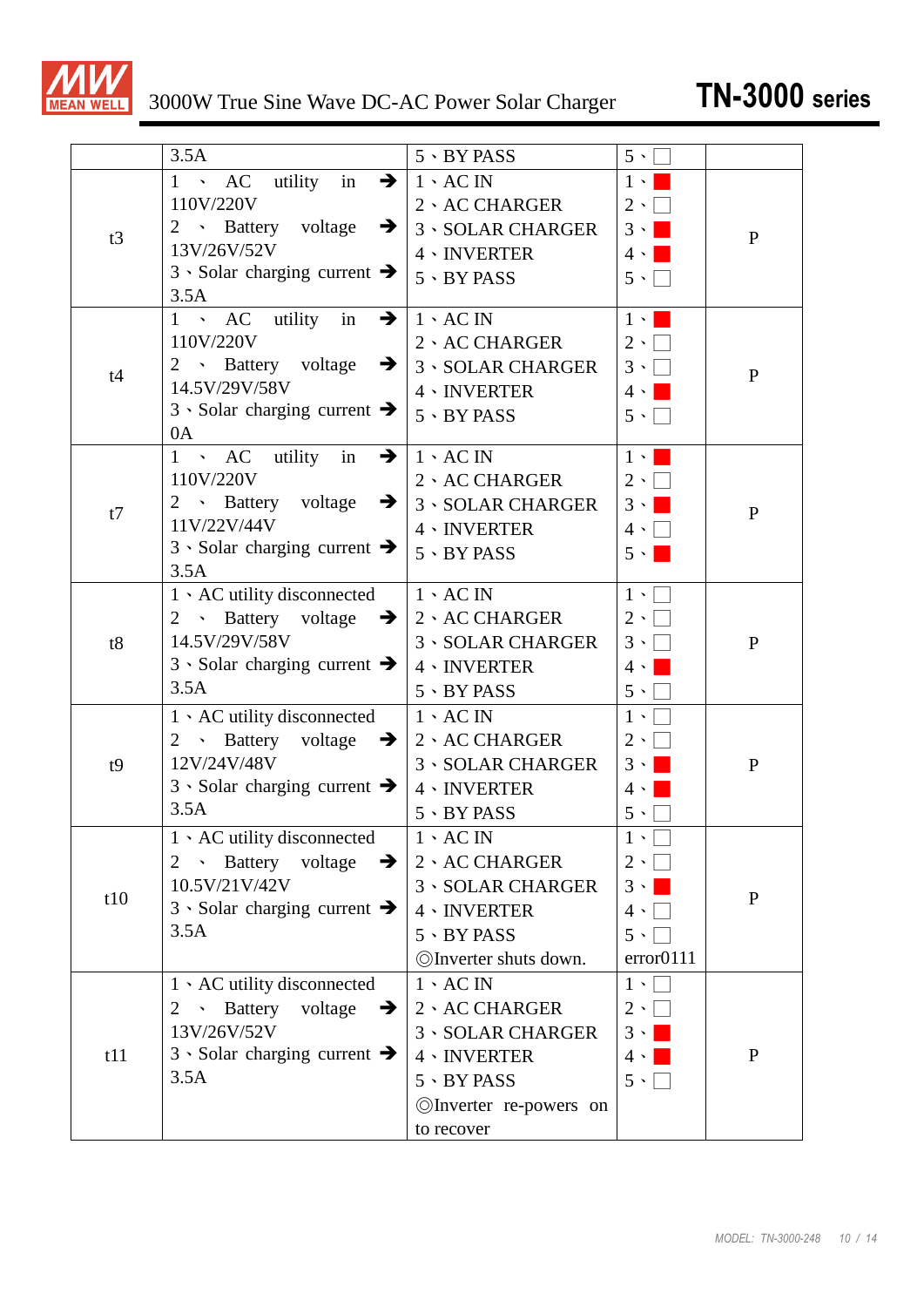

#### **COMPONENT STRESS TEST**

| <b>NO</b>        | <b>TEST ITEM</b>                          | <b>SPECICATION</b>                        | <b>TEST CONDITION</b>             |     | <b>RESULT</b> |          | <b>VERDICT</b> |
|------------------|-------------------------------------------|-------------------------------------------|-----------------------------------|-----|---------------|----------|----------------|
| $\mathbf{1}$     | DC TO DC                                  | Q 310 Rated                               | I/P:58VDC                         | (1) | 247           | V        |                |
|                  | Power Transistor                          | IRFB4229PbF 46A/250V                      | O/P: (1)Full Load Turn On         | (2) | 220           | V        |                |
|                  | (D to S) or (C to E) Peak Voltage         |                                           | (2) Output Short                  | (3) | 190           | V        | P              |
|                  |                                           |                                           | (3) Full load continue            |     |               |          |                |
|                  |                                           |                                           | Ta: $25^{\circ}$ C                |     |               |          |                |
| $\overline{2}$   | DC TO DC                                  | D 400 Rated                               | I/P:58VDC                         | (1) | 436           | V        |                |
|                  | Diode Peak Voltage                        | YG975C6R 20A/600V                         | O/P: (1)Full Load Turn On         | (2) | 400           | V        | $\mathsf{P}$   |
|                  |                                           |                                           | (2) Output Short                  | (3) | 436           | V        |                |
|                  |                                           |                                           | (3) Full load continue            |     |               |          |                |
|                  |                                           |                                           | Ta: $25^{\circ}$ C                |     |               |          |                |
| 3                | <b>DC BUS</b><br><b>Capacitor Voltage</b> | C403<br>Rated<br>330u/450V 105℃ 25*50 MXG | I/P:58VDC                         | (1) |               | V<br>432 |                |
|                  |                                           |                                           | O/P: (1)Full Load Turn SW On /Off | (2) |               | 430<br>V |                |
|                  |                                           |                                           | (2) Min load Turn SW On /Off      | (3) |               | 432<br>V | P              |
|                  |                                           |                                           | (3) Full Load / Min load          |     |               |          |                |
|                  |                                           |                                           | Change<br>Ta: $25^{\circ}$ C      |     |               |          |                |
| $\overline{4}$   | DC TO AC                                  | Q 51 Rated                                | I/P:58VDC                         | (1) | 430           | $\vee$   |                |
|                  | <b>Power Transistor</b>                   | IRGP50B60PD1pbF 50A/600V                  | O/P: (1)Full Load Turn On         | (2) | 500           | V        |                |
|                  | (D to S) or (C to E) Peak Voltage         |                                           | (2) Output Short                  | (3) | 416           | V        | P              |
|                  |                                           |                                           | (3) Full load continue            |     |               |          |                |
|                  |                                           |                                           | Ta: $25^{\circ}$ C                |     |               |          |                |
| 5                | DC TO FAN                                 | Rated<br>Q 100                            | I/P:58VDC                         | (1) | 175           | V        |                |
|                  | Power Transistor                          | IRF640N 18A/200V                          | O/P: (1)Full Load Turn On         | (2) | 182           | V        |                |
|                  | (D to S) or (C to E) Peak Voltage         |                                           | (2) Output Short                  | (3) | 146           | V        | P              |
|                  |                                           |                                           | (3) Full load continue            |     |               |          |                |
|                  |                                           |                                           | Ta: $25^{\circ}$ C                |     |               |          |                |
| $\boldsymbol{6}$ | <b>DCTO FAN</b>                           | D 200 Rated                               | I/P:58VDC                         | (1) | 56            | V        |                |
|                  | Diode Peak Voltage                        | MBR20H100CT 20A/100V                      | O/P: (1)Full Load Turn On         | (2) | 45            | V        |                |
|                  |                                           |                                           | (2) Output Short                  | (3) | 50.8          | V        | P              |
|                  |                                           |                                           | (3) Full load continue            |     |               |          |                |
|                  |                                           |                                           | Ta: $25^{\circ}$ C                |     |               |          |                |
| $\overline{7}$   | FAN TO CPU                                | Q601 Rated                                | I/P:58VDC                         | (1) | 32            | V        |                |
|                  | Power Transistor                          | STP75NF75 80A/75V                         | O/P: (1)Full Load Turn On         | (2) | 30            | V        |                |
|                  | (D to S) or (C to E) Peak Voltage         |                                           | (2) Output Short                  | (3) | 30            | V        | P              |
|                  |                                           |                                           | (3) Full load continue            |     |               |          |                |
|                  |                                           |                                           | Ta: $25^{\circ}$ C                |     |               |          |                |
| 8                | FAN TO CPU                                | D 630 Rated                               | I/P:58VDC                         | (1) | 47.6          | V        |                |
|                  | Diode Peak Voltage                        | 21DQ10 2A/100V                            | O/P: (1)Full Load Turn On         | (2) | 47.6          | V        |                |
|                  |                                           |                                           | (2) Output Short                  | (3) | 40            | $\vee$   | P              |
|                  |                                           |                                           | (3) Full load continue            |     |               |          |                |
|                  |                                           |                                           | Ta:25 $\mathcal{C}$               |     |               |          |                |
| 9                | <b>AC CHARGE Power Transistor</b>         | Q701                                      | I/P110 VAC                        | (1) | 756           | V        |                |
|                  | (D to S) or (C to E) Peak Voltage         | 2SK3878:900V9A                            | O/P: (1)Full Load Turn On         | (2) | 756           | V        | P              |
|                  |                                           |                                           | (2) Full load continue            |     |               |          |                |
|                  |                                           |                                           | Ta:25 $\mathcal{C}$               |     |               |          |                |
| 10               | AC CHARGE OUPUTDIODE Peak                 | D800                                      | I/P110 VAC                        | (1) | 170           | V        |                |
|                  | Voltage                                   | SF20LC30 20A/300V                         | O/P: (1)Full Load Turn On         | (2) | 154           | V        | P              |
|                  |                                           |                                           | (2) Full load continue            |     |               |          |                |
|                  |                                           |                                           | Ta:25 $\mathbb{C}$                |     |               |          |                |
| 11               | <b>SOLAR CHARGE Power Transistor</b>      | Q850                                      | I/P:75 VDC                        | (1) | 75            | V        |                |
|                  | (D to S) or (C to E) Peak Voltage         | STP75NF75:75V/80A                         | O/P: (1)Full Load Turn On         | (2) | 74            | V        | P              |
|                  |                                           |                                           | (2) Full load continue            |     |               |          |                |
|                  |                                           |                                           | Ta:25 $\mathbb C$                 |     |               |          |                |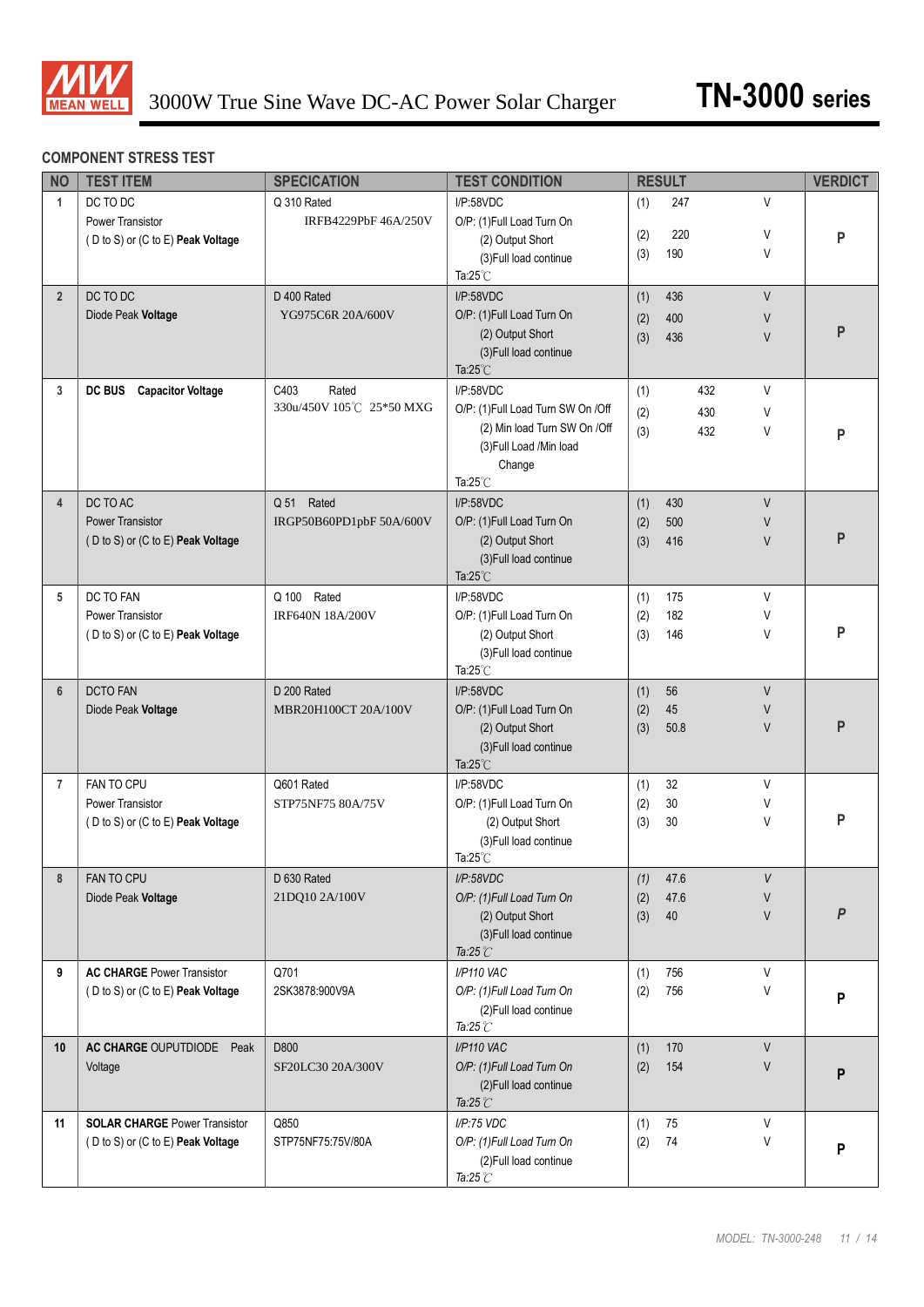

# **Reliability Test report**

| <b>NO</b>      | <b>TEST ITEM</b>       |                                          |                                         | <b>SPECIFICATION</b>     |  | <b>TEST CONDITION</b>                         | <b>RESULT</b>        |                                | <b>VERDICT</b> |
|----------------|------------------------|------------------------------------------|-----------------------------------------|--------------------------|--|-----------------------------------------------|----------------------|--------------------------------|----------------|
| $\mathbf{1}$   | TEMPERATURE RISE TEST  | MODEL: TN-3000-212                       |                                         |                          |  |                                               |                      |                                |                |
|                |                        | 1. ROOM AMBIENT BURN-IN: 2 HRS           |                                         |                          |  |                                               |                      |                                |                |
|                |                        | $I/P$ : 12VDC O/P : FULL LOAD Ta=32.9 °C |                                         |                          |  |                                               |                      |                                |                |
|                |                        |                                          | 2. HIGH AMBIENT BURN-IN: 2 HRS          |                          |  |                                               |                      |                                |                |
|                |                        |                                          | $I/P$ : 12VDC O/P: FULL LOAD Ta=35.5 °C |                          |  |                                               |                      |                                |                |
|                |                        |                                          |                                         |                          |  |                                               |                      |                                |                |
|                |                        |                                          |                                         |                          |  |                                               | ROOM AMBIENT         | <b>HIGH AMBIENT</b>            |                |
|                |                        |                                          | N <sub>O</sub>                          | Position                 |  | P/N                                           | Ta= $32.9^{\circ}$ C | Ta=35.5 $^{\circ}$ C           |                |
|                |                        |                                          | 6                                       | C333                     |  | 2200u/16V L10Kh 105℃ YXG                      | 65.8°C               | 71.3°C                         |                |
|                |                        |                                          | $\overline{7}$                          | L330                     |  | TF1966-R1                                     | 75.4°C               | 84.7°C                         |                |
|                |                        |                                          | 8                                       | C337                     |  | 755/250V 5% P=32.5 MPE                        | 71.8°C               | 76.8°C                         |                |
|                |                        |                                          | 9                                       | <b>T330 COIL</b>         |  | TF2007-R2                                     | 91.0°C               | 97.9°C                         |                |
|                |                        |                                          | 10                                      | T330 CORE                |  | TF2007-R2                                     | 77.3°C               | 84.2°C                         |                |
|                |                        |                                          | 11                                      | Q337                     |  | FET IXT160N075T 160A/75V<br>TO220             | 98.9°C               | $107.4^{\circ}$ C              |                |
|                |                        |                                          | 12                                      | Q333                     |  | FET IXT160N075T 160A/75V<br>TO220             | 83.8°C               | 92.4°C                         |                |
|                |                        |                                          | 13                                      | Q350                     |  | FET IXT160N075T 160A/75V<br>TO220             | 75.7°C               | $84.1^{\circ}$ C               |                |
|                |                        |                                          | 14                                      | D330                     |  | HER203 2A/200V                                | 90.3°C               | 98.6°C                         |                |
|                |                        |                                          | 15                                      | D405                     |  | SF20LC30 20A/300V                             | 90.6°C               | 97.8°C                         |                |
|                |                        |                                          | 16                                      | D409                     |  | SF20LC30 20A/300V<br>680u/250V 105℃ 25*50 MXR | 93.0°C               | 100.4°C<br>80.8°C              |                |
|                |                        |                                          | 17                                      | C403<br>L13              |  | TR-COIL                                       | 73.8°C<br>104.4°C    | 111.4°C                        |                |
|                |                        |                                          | 18<br>19                                | L1                       |  | TR-COIL                                       | 79.9°C               | 86.8°C                         |                |
|                |                        |                                          |                                         |                          |  | C/MPE 156/250V 10,-5%                         |                      |                                |                |
|                |                        |                                          | 20                                      | C7                       |  | P=41.5 MEK<br>IGBT IRGP50B60PD1pbF            | 76.9°C               | 83.3°C                         | P              |
|                |                        |                                          | 21                                      | Q70                      |  | 50A/600V TO247<br>IGBT IRGP50B60PD1pbF        | $81.2^{\circ}$ C     | 88.3°C                         |                |
|                |                        |                                          | 22                                      | Q71                      |  | 50A/600V TO247                                | 83.4°C               | $90.8^{\circ}$ C               |                |
|                |                        |                                          | 23                                      | RTH <sub>2</sub><br>C320 |  | 10KΩ 1% NA1033F12D5                           | 73.6°C<br>82.7°C     | 80.5°C<br>89.5°C               |                |
|                |                        |                                          | 24                                      |                          |  | 10u/50V UL10Kh 5*11 YXM<br><b>DRIVER IC</b>   |                      |                                |                |
|                |                        |                                          | 25                                      | U310                     |  | MCP1403-E/SN(Tap.)                            | 93.9°C               | 100.8°C<br>80.2°C              |                |
|                |                        |                                          | 26                                      | <b>T100 COIL</b><br>Q200 |  | TF1969-R4<br>STD17NF03L-1 17A/30V             | 73.6°C<br>67.0°C     | 74.0°C                         |                |
|                |                        |                                          | 27<br>28                                | D110                     |  | 2A/200V FR203                                 | $61.6^{\circ}$ C     | 67.7°C                         |                |
|                |                        |                                          | 29                                      | U100                     |  | PWM TL3845P                                   | 75.7°C               | 83.9°C                         |                |
|                |                        |                                          | 30                                      | Q100                     |  | STP75NF75 80A/75V                             | 77.3°C               | 84.7°C                         |                |
|                |                        |                                          | 31                                      | D125                     |  | HER203 2A/200V                                | 71.2°C               | 78.4°C                         |                |
|                |                        |                                          | 32                                      | D200                     |  | MBR20H100CT 20A/100V                          | 71.2°C               | 78.2°C                         |                |
|                |                        |                                          | 33                                      | Q601                     |  | STP75NF75 80A/75V                             | 53.1°C               | 59.9°C                         |                |
|                |                        |                                          | 34                                      | RG602                    |  | PS7805F-TB3T 1.0A/5V                          | 54.0°C               | $60.8^\circ$ C                 |                |
|                |                        |                                          | 35                                      | RG601                    |  | LM317T-DG 1.5A                                | 53.4°C               | 59.9°C                         |                |
|                |                        |                                          | 36                                      | T603 COIL                |  | TF2169-R1                                     | 57.5°C               | 64.8°C                         |                |
|                |                        |                                          | 37                                      | U601                     |  | PWM TL3845D-8                                 | 63.9°C               | 71.3°C                         |                |
|                |                        |                                          | 38                                      | D601<br>ZD600            |  | SFRD US1D 1A/200V<br>ZD 0.5W 20V 5% MMSZ5250B | 55.7°C<br>57.7°C     | $63.0^\circ\text{C}$<br>65.1°C |                |
|                |                        |                                          | 39<br>40                                | U700                     |  | PWM ML4800CP                                  | 40.3°C               | 46.2°C                         |                |
|                |                        |                                          | 41                                      | Q700                     |  | FET IRFP460A 20A/500V                         | $39.3^{\circ}$ C     | 44.4°C                         |                |
|                |                        |                                          | 42                                      | Q701                     |  | FET 2SK3878 9A/900V                           | 39.7°C               | 44.9°C                         |                |
|                |                        |                                          | 43                                      | Q850                     |  | STP75NF75 80A/75V                             | 32.9°C               | 39.0°C                         |                |
|                |                        |                                          |                                         |                          |  |                                               |                      |                                |                |
| $\overline{2}$ | <b>LOW TEMPERATURE</b> |                                          |                                         | TURN ON AFTER 2 HOUR     |  | $I/P$ : 12VDC                                 | TEST: OK             |                                |                |
|                | <b>TURN ON TEST</b>    |                                          |                                         |                          |  | O/P: 100 % LOAD                               |                      |                                | P              |
|                |                        |                                          |                                         |                          |  | Ta= $0^{\circ}$ C                             |                      |                                |                |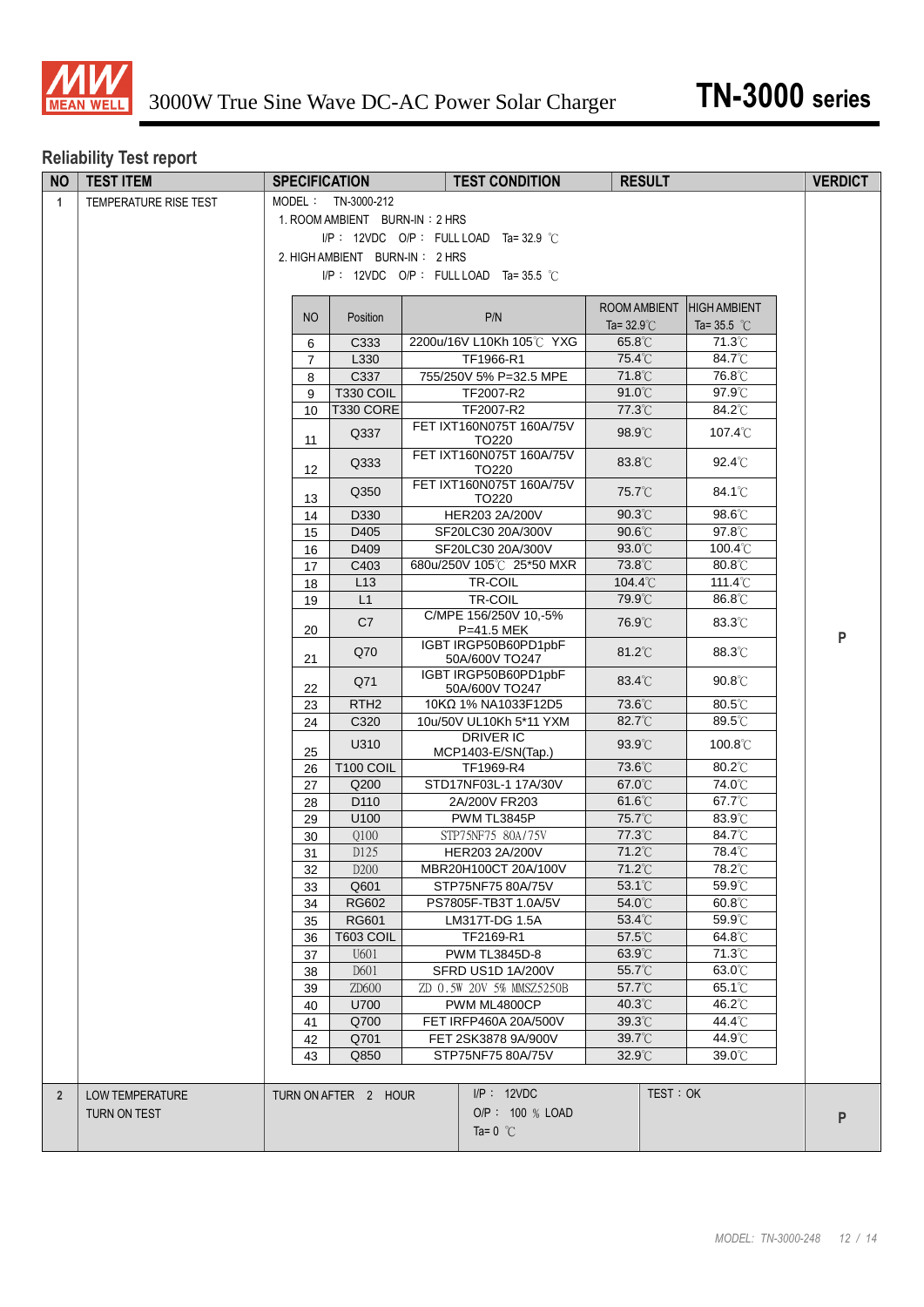

| 3              | <b>HIGH HUMIDITY</b><br><b>HIGH TEMPERATURE</b><br><b>HIGH VOLTAGE</b><br>TURN ON TEST | AFTER 12 HOURS<br>IN CHAMBER ON<br>CONTROL 40 °C<br><b>NO DAMAGE</b>                                                                                                                                                                                                     | $I/P$ : 14.5VDC<br>O/P: FULL LOAD<br>Ta=40 $\degree$ C<br>HUMIDITY= 95 %R.H | TEST: OK                              | P |
|----------------|----------------------------------------------------------------------------------------|--------------------------------------------------------------------------------------------------------------------------------------------------------------------------------------------------------------------------------------------------------------------------|-----------------------------------------------------------------------------|---------------------------------------|---|
| 4              | STORAGE TEMPERATURE TEST                                                               | 1. Thermal shock Temperature: $-45^{\circ}\text{C} \sim +90^{\circ}\text{C}$<br>2. Temperature change rate $:25^{\circ}C \neq MIN$<br>3. Dwell time low and high temperature : 30 MIN/EACH<br>4. Total test cycle $: 5$ CYCLE<br>5. Input/Output condition: STATIC       |                                                                             | TEST: OK                              | P |
| 5              | THERMAL SHOCK TEST                                                                     | 1. Thermal shock Temperature: $-5^{\circ}\text{C} \sim +45^{\circ}\text{C}$<br>2. Temperature change rate $:25^{\circ}C \neq MIN$<br>3. Dwell time low and high temperature : 30 MIN/EACH<br>4. Total test cycle: 10 CYCLE<br>5. Input/Output condition: 12VDC/Full Load |                                                                             | TEST: OK                              | P |
| $6\phantom{1}$ | <b>VIBRATION TEST</b>                                                                  | 1 Carton & 1 Set<br>(1) Waveform: Sine Wave<br>(3) Sweep Time: 10min/sweep cycle<br>$(4)$ Acceleration : 3G<br>(5) Test Time: 60min in each axis (X.Y.Z)<br>(6) Ta : $25^{\circ}$ C                                                                                      |                                                                             | TEST:OK                               | P |
| 7              | <b>CAPACITOR</b><br>LIFE CYCLE                                                         | TN-3000-212 : SUPPOSE C 333 IS THE MOST CRITICAL COMPONENT<br>(1) I/P: $12VDC$ O/P: FULL LOAD Ta= 25 °C LIFE TIME<br>(2) I/P: 12VDC O/P: FULL LOAD Ta= 40 °C LIFE TIME                                                                                                   |                                                                             | 247044 HRS<br>(1)<br>71460 HRS<br>(2) | P |

#### **SAFETY TEST**

| <b>NO</b> | <b>TEST ITEM</b>            | <b>SPECICATION</b>                  | <b>TEST CONDITION</b>       | <b>RESULT</b>                  | <b>VERDICT</b> |
|-----------|-----------------------------|-------------------------------------|-----------------------------|--------------------------------|----------------|
|           | WITHSTAND VOLTAGE           | BAT I/P-AC I/P: 3 KVAC/min          | BAT I/P-ACI/P: 3.6 KVAC/min | BAT I/P-ACI/P: 9.18mA          |                |
|           |                             | BAT I/P-ACO/P: 3 KVAC/min           | BATI/P-ACO/P 3.6 KVAC/min   | BAT I/P-ACO/P: 9.18mA          | D              |
|           |                             | AC O/P-FG: 1.5 KVAC/min             | AC O/P-FG:1.8 KVAC/min      | AC O/P-FG:<br>5.69mA           |                |
|           |                             |                                     | Ta:25 $°C$                  | NO DAMAGE                      |                |
|           | <b>ISOLATION RESISTANCE</b> | BAT I/P-AC I/P:500VDC>100M $\Omega$ | BAT I/P-AC I/P: 500 VDC     | BAT I/P-AC I/P: $5.8$ GO       |                |
|           |                             | BATI/P- AC O/P:500VDC>100M $\Omega$ | BATI/P-ACO/P: 500<br>VDC    | BAT I/P-AC O/P: $5.8$ GO       | D              |
|           |                             | AC O/P-FG:500VDC>100M $\Omega$      | 500<br>AC O/P-FG:<br>VDC    | $1.6$ G $\Omega$<br>AC O/P-FG: |                |
|           |                             |                                     | Ta: $25^{\circ}$ C          | NO DAMAGE                      |                |
| 3         | <b>GROUNDING CONTINUITY</b> | EN 60950                            | 40A/2min                    | $11m\Omega$                    |                |
|           |                             | FG(PE) TO CHASSIS                   | Ta:25 $°C$                  |                                | D              |
|           |                             | OR TRACE <<br>100<br>$m\Omega$      |                             |                                |                |